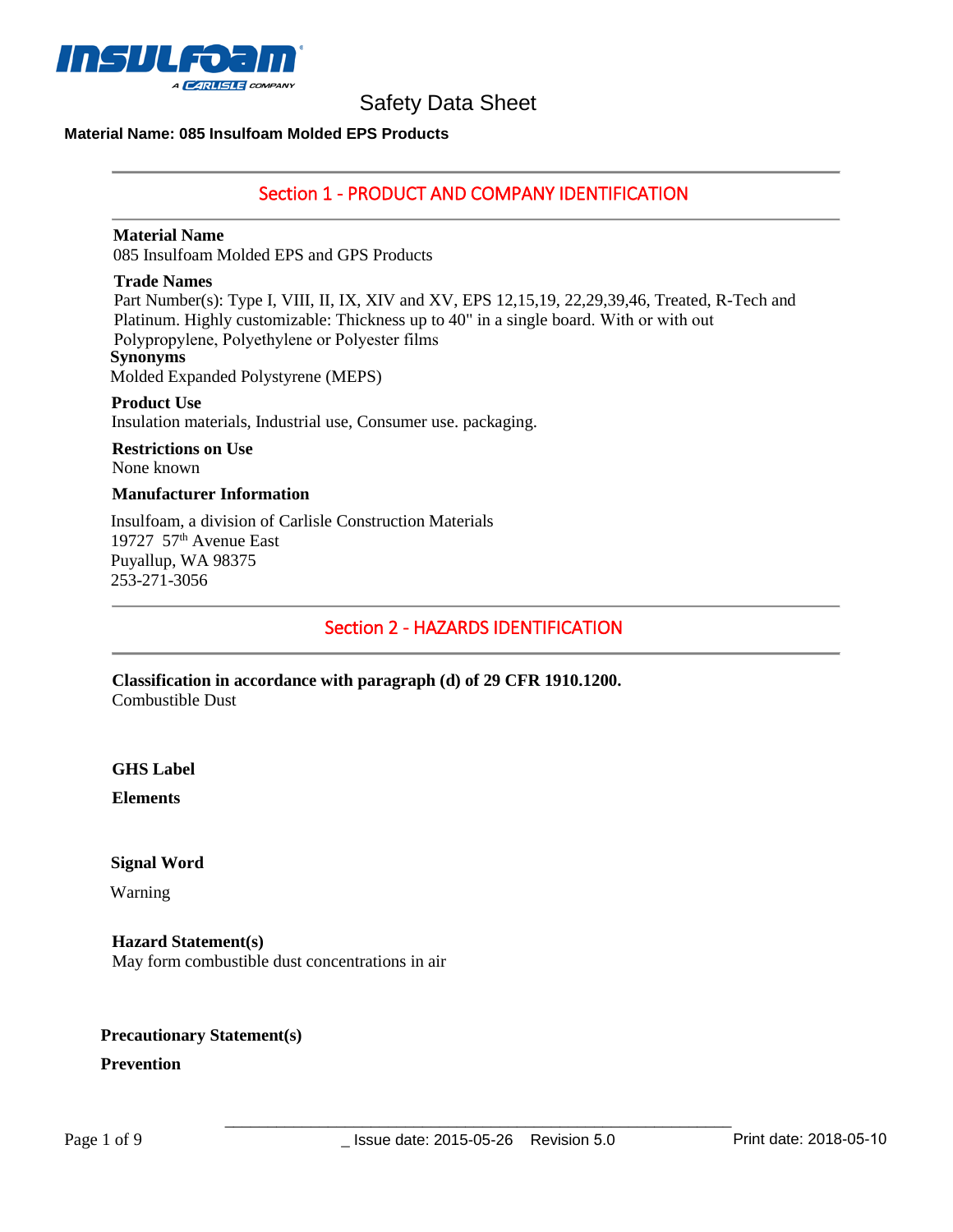

## **Material Name: 085 Insulfoam Molded EPS Products**

Do not handle until all safety precautions have been read and understood Wear protective gloves/protective clothing/eye protection/face protection.

## Section 3 - COMPOSITION / INFORMATION ON INGREDIENTS

| <b>CAS</b>  | <b>Component Name</b>       | <b>Percent</b> |
|-------------|-----------------------------|----------------|
| 9003-53-6   | Polystyrene                 | 92-97          |
| 109-66-0    | Pentane                     | ${<}2$         |
| Proprietary | Non hazardous ingriedient   | $<$ 1          |
| Proprietary | Polymeric Film <sup>1</sup> | $1 - 3$        |

<sup>1</sup>R-Tech

## Section 4 - FIRST AID MEASURES

#### **Description of Necessary Measures**

IF exposed or concerned: Get medical advice/attention.

#### **Inhalation**

If adverse effects occur, remove to uncontaminated area. Get medical advice/attention if you feel unwell.

#### **Skin**

Wash with plenty of soap and water. Get medical attention, if needed.

#### **Eyes**

Rinse cautiously with water for several minutes. Get medical attention, if needed.

#### **Ingestion**

If swallowed, get medical attention.

### **Most Important Symptoms/Effects**

#### **Acute**

No information on significant adverse effects.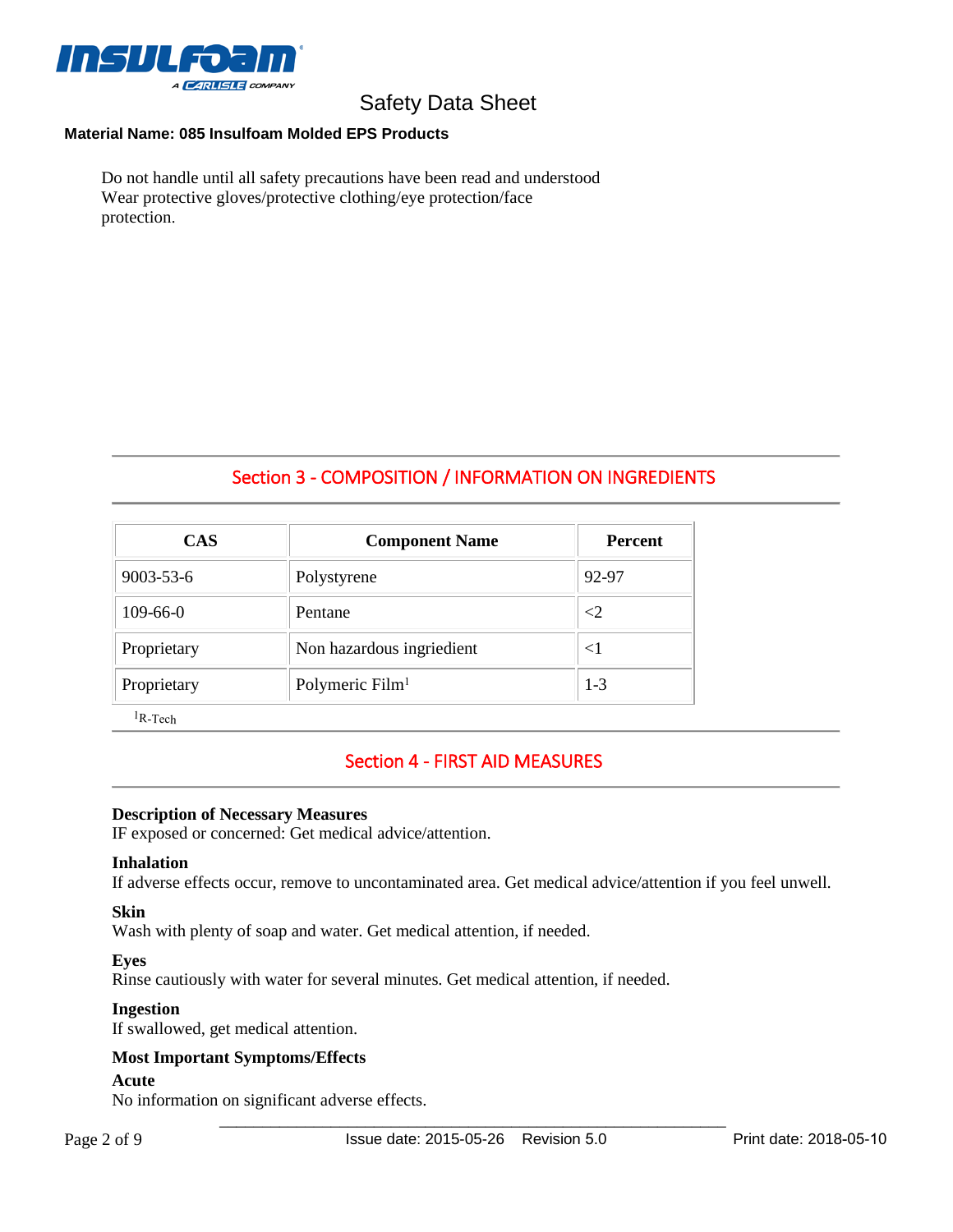

## **Material Name: 085 Insulfoam Molded EPS Products**

## Section 5 - FIRE FIGHTING MEASURES

# **Extinguishing Media**

**Suitable Extinguishing Media** 

Use carbon dioxide, regular dry chemical, regular foam or water.

### **Unsuitable Extinguishing Media**

None known

### **Special Hazards Arising from the Chemical**

Slight fire hazard. Combustible Dust. Dust/air mixtures may ignite or explode. Avoid generating dust; fine dust dispersed in air in sufficient concentrations, and in the presence of an ignition source is a potential dust explosion hazard.

## **Hazardous Combustion Products**

Oxides of carbon, hydrogen bromide

#### **Advice for firefighters**

Wear personal protective clothing and equipment such as self-contained breathing apparatus (SCBA) for protection against possible exposure.

#### **Fire Fighting Measures**

Do not scatter spilled material with high-pressure water streams. Move container from fire area if it can be done without risk. Dike for later disposal.

## Section 6 - ACCIDENTAL RELEASE MEASURES

### **Personal Precautions, Protective Equipment and Emergency Procedures**

Wear personal protective clothing and equipment, see Section 8.

### **Methods and Materials for Containment and Cleaning Up**

Do not touch or walk through spilled material. Stop leak if possible without personal risk. Prevent dust cloud. Avoid inhalation of material or combustion by-products. Collect spilled material in appropriate container for disposal.

#### **Environmental Precautions**

Avoid release to the environment. Collect spillage.

## Section 7 - HANDLING AND STORAGE

### **Precautions for Safe Handling**

Combustible substance. Minimize dust generation and accumulation. Use methods to minimize dust. Eliminate all sources of ignition. Routine housekeeping should be instituted to ensure that dusts do not accumulate on surfaces. Obtain special instructions before use. Do not handle until all safety precautions have been read and understood. Wash thoroughly after handling. Do not eat, drink or smoke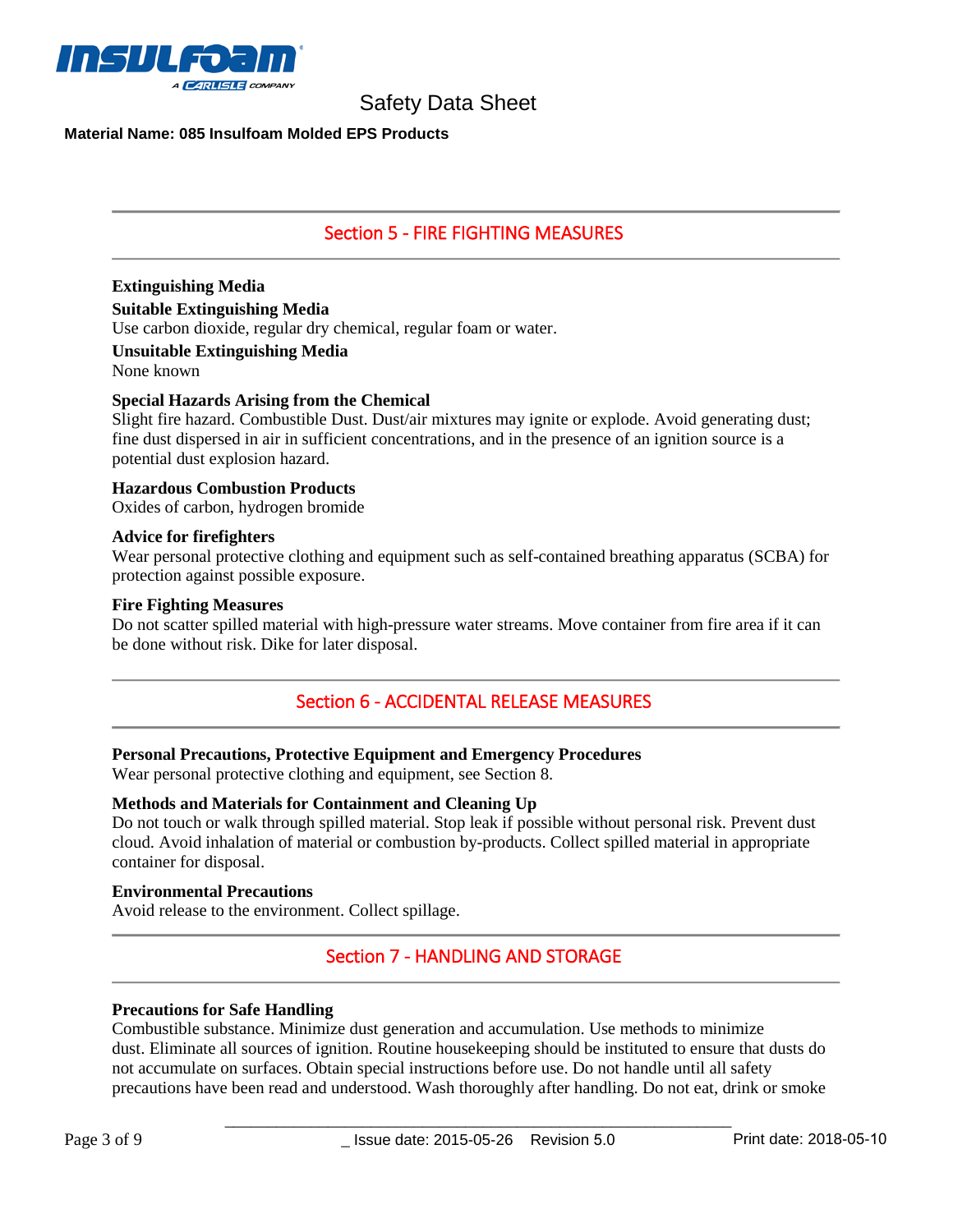

## **Material Name: 085 Insulfoam Molded EPS Products**

When using this product. Do not breathe dusts or mists. Do not get in eyes, on skin, or on clothing.

## **Conditions for Safe Storage, Including any Incompatibilities**

Store locked up Store in a cool dry place. Store in a well-ventilated place. Keep away from heat and ignition sources. Keep away from incompatible materials.

## **Incompatible Materials**

Organic solvents, aldehydes, amines

# Section 8 - EXPOSURE CONTROLS / PERSONAL PROTECTION

#### **Component Exposure Limits**

| <b>Pentane</b> | $109-66-0$                                                            |
|----------------|-----------------------------------------------------------------------|
| ACGIH:         | 1000 ppm TWA                                                          |
| NIOSH:         | 120 ppm TWA; $350$ mg/m <sup>3</sup> TWA                              |
|                | 610 ppm Ceiling 15 min; 1800 mg/m <sup>3</sup> Ceiling 15 min         |
|                | 1500 ppm IDLH (10% LEL)                                               |
| Europe:        | 1000 ppm TWA; 3000 mg/m <sup>3</sup> TWA                              |
| OSHA (US):     | 1000 ppm TWA; 2950 mg/m <sup>3</sup> TWA                              |
| Mexico:        | 600 ppm TWA LMPE-PPT; $1800$ mg/m <sup>3</sup> TWA<br><b>LMPE-PPT</b> |
|                | 760 ppm STEL [LMPE-CT]; 2250 mg/m <sup>3</sup> STEL<br>[LMPE-CT]      |

#### **Biological limit value**

There are no biological limit values for any of this product's components.

#### **Engineering Controls**

Provide adequate ventilation. Ensure compliance with applicable exposure limits.

## **Individual Protection Measures, such as Personal Protective Equipment**

#### **Eye/face protection**

Wear chemical safety goggles. Provide an emergency eye wash fountain and quick drench shower in the immediate work area.

#### **Skin Protection**

Wear appropriate chemical resistant clothing.

### **Respiratory Protection**

Under conditions of frequent use or heavy exposure, respiratory protection may be needed.

### **Glove Recommendations**

Wear appropriate chemical resistant gloves.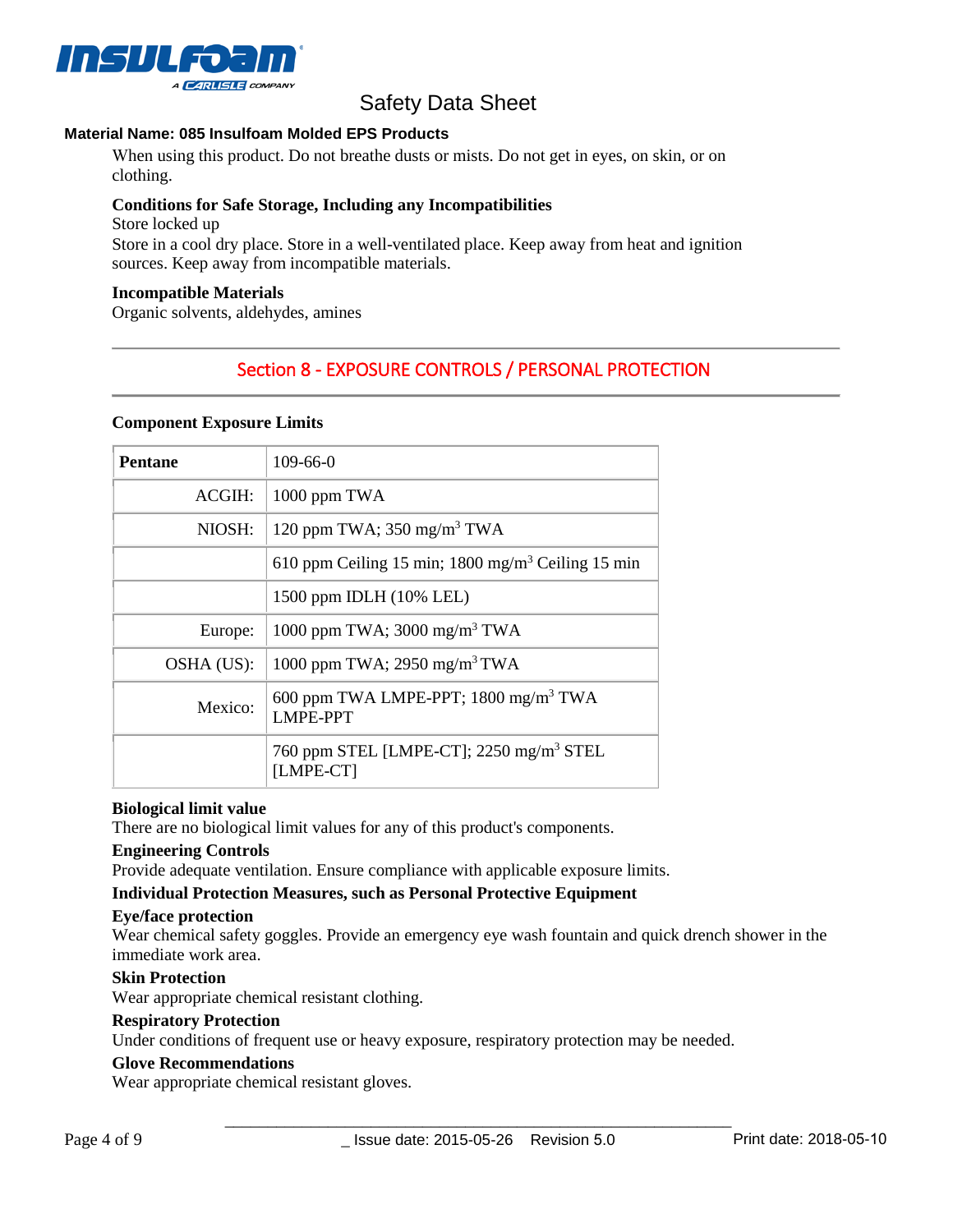

## **Material Name: 085 Insulfoam Molded EPS Products**

| <b>Appearance</b>            | foam                       | <b>Physical State</b>                             | solid                                       |
|------------------------------|----------------------------|---------------------------------------------------|---------------------------------------------|
| Odor                         | Slight, pentane            | <b>Color</b>                                      | white                                       |
| <b>Odor Threshold</b>        | Not available              | pH                                                | Not available                               |
| <b>Melting Point</b>         | $160 \text{ °F}$ (softens) | <b>Boiling Point</b>                              | Not available                               |
| <b>Freezing point</b>        | Not available              | <b>Evaporation Rate</b>                           | Not available                               |
| <b>Boiling Point Range</b>   | Not available              | <b>Flammability</b> (solid, gas)                  | $\overline{2}$                              |
| <b>Autoignition</b>          | 850 °F                     | <b>Flash Point</b>                                | 610 °F                                      |
| <b>Lower Explosive Limit</b> | Not available              | Decomposition                                     | Not available                               |
| <b>Upper Explosive Limit</b> | Not available              | <b>Vapor Pressure</b>                             | Not available                               |
| <b>Vapor Density (air=1)</b> | Not available              | <b>Specific Gravity (water=1)</b>                 | Not available                               |
| <b>Water Solubility</b>      | Insoluble                  | <b>Partition coefficient: n-</b><br>octanol/water | Not available                               |
| <b>Viscosity</b>             | Solid                      | <b>Solubility (Other)</b>                         | Not available                               |
| <b>Density</b>               | $0.6 - 3$ pcf              | <b>VOC</b>                                        | $\langle 1.8 \rangle$ % (Pentane and Water) |

# Section 9 - PHYSICAL AND CHEMICAL PROPERTIES

# Section 10 - STABILITY AND REACTIVITY

#### **Reactivity**

No reactivity hazard is expected.

## **Chemical Stability**

Stable at normal temperatures and pressure.

**Possibility of Hazardous Reactions** Will not polymerize.

## **Conditions to Avoid**

Keep away from heat/sparks/open flame/hot surfaces - No smoking. Avoid contact with incompatible materials.

## **Incompatible Materials**

Organic solvents, aldehydes, amines

## **Hazardous decomposition products**

Oxides of carbon, hydrogen bromide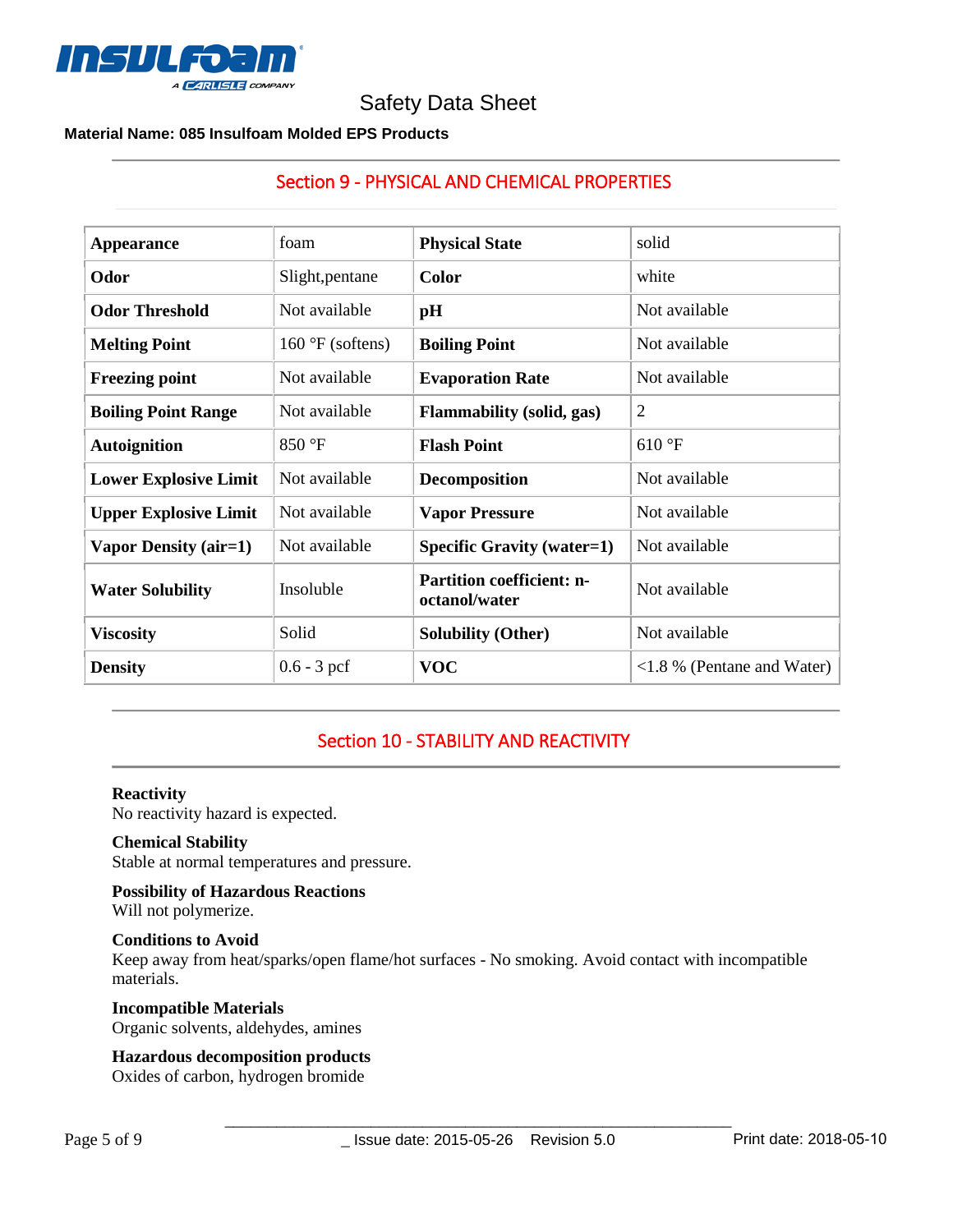

## **Material Name: 085 Insulfoam Molded EPS Products**

## Section 11 - TOXICOLOGICAL INFORMATION

#### **Information on Likely Routes of Exposure**

#### **Inhalation**

Dust may cause irritation of the nose, throat and upper respiratory tract.

#### **Skin Contact**

May cause mechanical irritation.

#### **Eye Contact**

May cause mechanical irritation.

#### **Ingestion**

No information on significant adverse effects.

#### **Acute and Chronic Toxicity**

#### **Component Analysis - LD50/LC50**

The components of this material have been reviewed in various sources and the following selected endpoints are published: Pentane (109-66-0)

Oral LD50 Mouse 5000 mg/kg

Dermal LD50 Rabbit 3000 mg/kg Inhalation LC50 Rat 364 g/m3 4 h

#### **Immediate Effects**

No information on significant adverse effects.

#### **Irritation/Corrosivity Data**

No information available for the product.

#### **Respiratory Sensitization**

No information available for the product.

#### **Dermal Sensitization**

No information available for the product.

#### **Component Carcinogenicity**

| Polystyrene   $9003-53-6$ |                                                                       |
|---------------------------|-----------------------------------------------------------------------|
| IARC:                     | Supplement 7 [1987]; Monograph 19 [1979] (Group 3 (not classifiable)) |

#### **Germ Cell Mutagenicity**

No information available for the product.

#### **Tumorigenic Data**

No information available for the product.

### **Reproductive Toxicity**

No information available for the product.

 $\overline{a}$ 

## **Specific Target Organ Toxicity - Single Exposure**

\_\_\_\_\_\_\_\_\_\_\_\_\_\_\_\_\_\_\_\_\_\_\_\_\_\_\_\_\_\_\_\_\_\_\_\_\_\_\_\_\_\_\_\_\_\_\_\_\_\_\_\_\_\_\_\_\_\_\_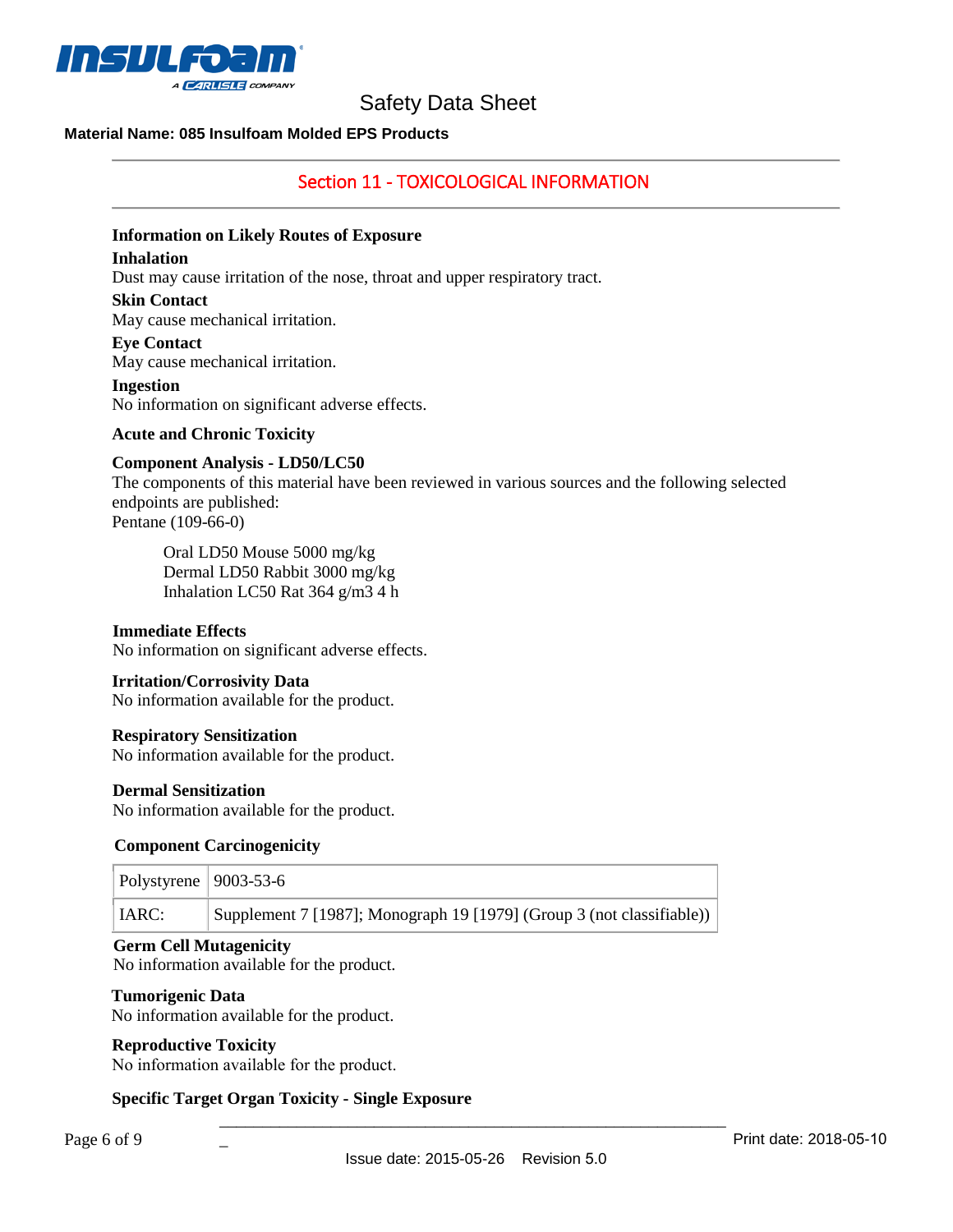

## **Material Name: 085 Insulfoam Molded EPS Products**

No target organs identified.

# **Specific Target Organ Toxicity - Repeated Exposure**

No target organs identified.

#### **Aspiration hazard**

No information available for the product.

## **Medical Conditions Aggravated by Exposure**

No data available.

## Section 12 - ECOLOGICAL INFORMATION

#### **Ecotoxicity**

Harmful to aquatic life with long lasting effects.

#### **Component Analysis - Aquatic Toxicity**

| <b>Pentane</b> | $109-66-0$                                                                                                                               |
|----------------|------------------------------------------------------------------------------------------------------------------------------------------|
|                | LC50 96 h Oncorhynchus mykiss 9.87 mg/L;<br>Fish: $LC50$ 96 h Pimephales promelas 11.59 mg/L;<br>LC50 96 h Lepomis macrochirus 9.99 mg/L |
| Invertebrate:  | EC50 48 h Daphnia magna 9.74 mg/L IUCLID                                                                                                 |

## Section 13 - DISPOSAL CONSIDERATIONS

#### **Disposal Methods**

Dispose of contents/container in accordance with local/regional/national/international regulations.

## Section 14 - TRANSPORT INFORMATION

**US DOT Information: UN/NA #:** Not Regulated

**IATA Information: UN#:** Not Regulated

**IMDG Information: UN#:** Not Regulated

**TDG Information: UN#:** Not Regulated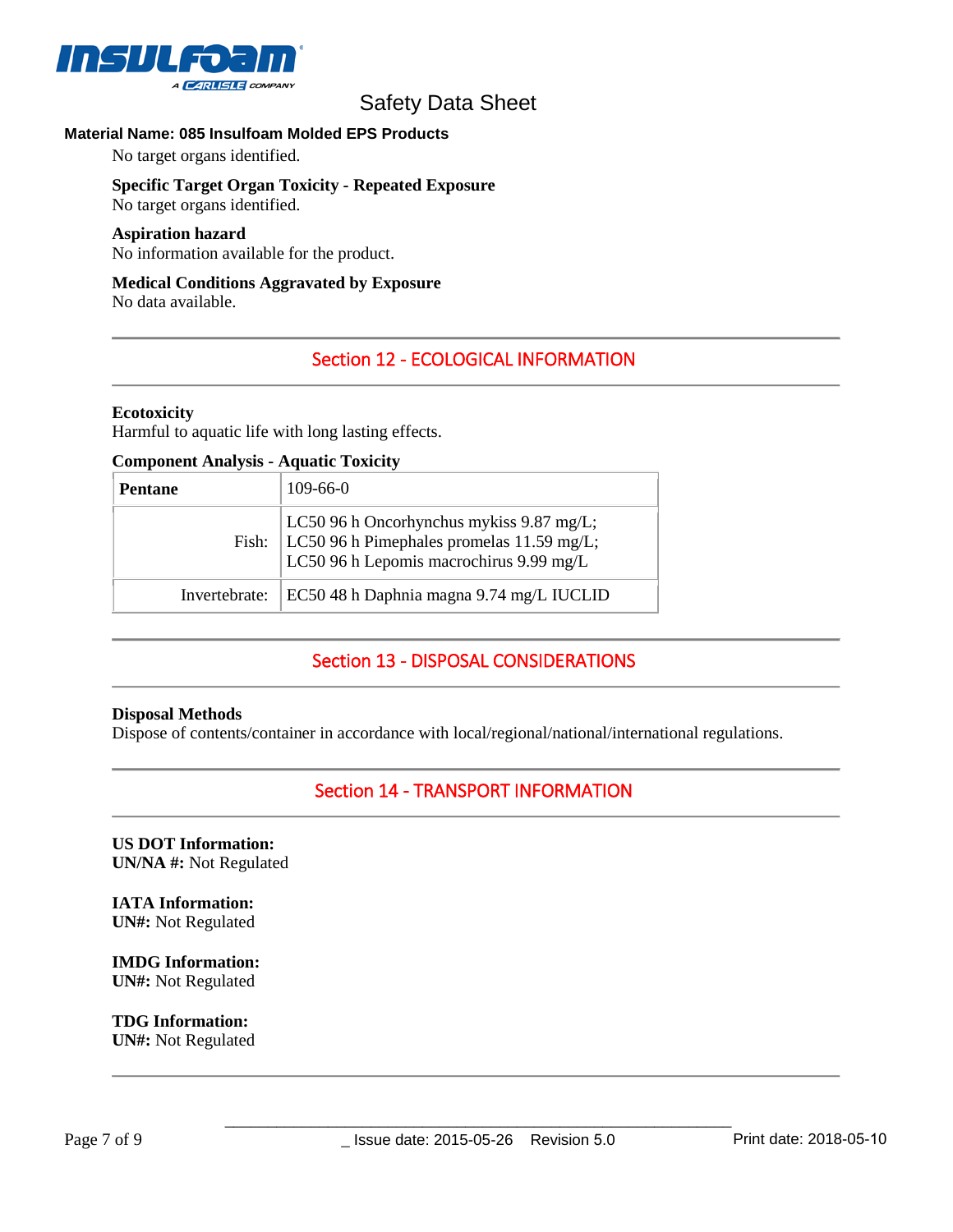

## **Material Name: 085 Insulfoam Molded EPS Products**

## Section 15 - REGULATORY INFORMATION

### **U.S. State Regulations**

The following components appear on one or more of the following state hazardous substances lists:

| $\vert$ Component $\vert$ CAS |                                                                                   |  | $ CA MA$ MM NJ $ PA$ |  |
|-------------------------------|-----------------------------------------------------------------------------------|--|----------------------|--|
| Pentane                       | $-109-66-0$ $\gamma_{es}$ $\gamma_{es}$ $\gamma_{es}$ $\gamma_{es}$ $\gamma_{es}$ |  |                      |  |

## **California Proposition 65:**

Warning: this product can expose you to chemicals including Styrene,

which are know to the State of California to cause cancer.

### **Canadian WHMIS Ingredient Disclosure List (IDL)**

Components of this material have been checked against the Canadian WHMIS Ingredients Disclosure List. The List is composed of chemicals which must be identified on MSDSs if they are included in products which meet WHMIS criteria specified in the Controlled Products Regulations and are present above the threshold limits listed on the IDL

| Pentane | $109-66-0$ |  |  |
|---------|------------|--|--|
|         | $1\%$      |  |  |

### **Component Analysis - Inventory**

Polystyrene (9003-53-6)

| <b>US</b> | CA        | EU | AU | PH                                             | <b>ENCS</b> | $JP -$<br>ISHL | KR -<br><b>KECI/KECL</b> | $KR -$<br><b>TCCA</b> | CN | NZ        | <b>MX</b>  |
|-----------|-----------|----|----|------------------------------------------------|-------------|----------------|--------------------------|-----------------------|----|-----------|------------|
|           | Yes   DSL |    |    | $\vert$ No $\vert$ Yes $\vert$ Yes $\vert$ Yes |             | No             | Yes                      | No                    |    | Yes   Yes | <b>Yes</b> |

#### Pentane (109-66-0)

| <b>US</b> | CA  | EU                      | AU | PH | <b>ENCS</b>    | $JP -$<br><b>ISHL</b> | $KR -$<br><b>KECI/KECL</b> | $KR -$<br><b>TCCA</b> | СN | <b>NZ</b> | <b>MX</b> |
|-----------|-----|-------------------------|----|----|----------------|-----------------------|----------------------------|-----------------------|----|-----------|-----------|
| Yes       | DSL | $ $ EIN $ $ Yes $ $ Yes |    |    | $\mathsf{Yes}$ | No                    | Yes                        | No                    |    | Yes   Yes | Yes       |

## Section 16 - OTHER INFORMATION

#### **HMIS Rating**

Health: 1\* Fire: 2 Reactivity: 0 Hazard Scale:  $0 =$  Minimal  $1 =$  Slight  $2 =$  Moderate  $3 =$  Serious  $4 =$  Severe  $* =$  Chronic hazard

### **NFPA Ratings**

Health: 1 Fire: 2 Reactivity: 0 Hazard Scale:  $0 =$  Minimal  $1 =$  Slight  $2 =$  Moderate  $3 =$  Serious  $4 =$  Severe